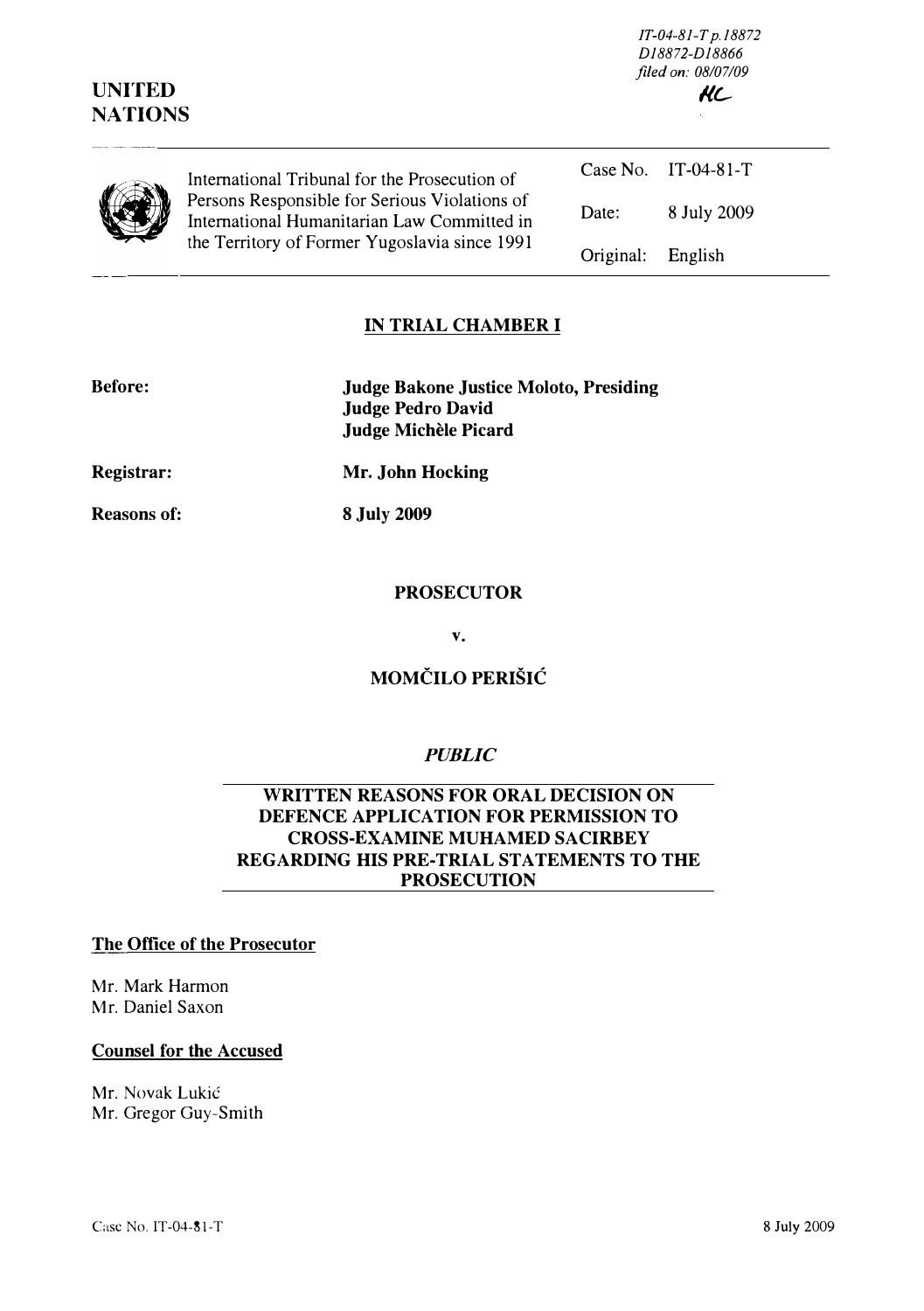TRIAL CHAMBER I ("Trial Chamber") of the International Tribunal for the Prosecution of Persons Responsible for Serious Violations of International Humanitarian Law Committed in the Territory of the former Yugoslavia since 1991 ("Tribunal") hereby renders written reasons for an oral decision handed down during the trial hearing of 1 July 2009.

### I. PROCEDURAL BACKGROUND

1. On 29 June 2009, during the cross-examination of Muhamed Sacirbey, the Defence questioned him on the contents of a prior interview of the witness by members of the Prosecution. The Prosecution objected to the Defence's line of questioning on grounds of relevancy.<sup>1</sup> Relying on a ruling by the International Criminal Tribunal for Rwanda ("ICTR") in the case of Prosecutor v. Bizimungu et al. ("Bizimungu Decision")<sup>2</sup>, the Prosecution submitted that absent an application containing substantiated allegations of misconduct by Prosecution staff, the Defence should be limited to the topics of the number of such meetings, their dates and duration.<sup>3</sup> As a result, the Trial Chamber ordered the Defence to file such a substantiated application before being allowed to pursue the desired line of cross-examination ("Impugned Order").<sup>4</sup>

2. On 30 June 2009, the Defence publicly filed the "Application for Permission to Cross-Examine Muhamed Sacirbey Regarding His Pre-Trial Statements to the OTP, Made Pursuant to the Trial Chamber's Oral Order of 29 June 2009 with Public Annex" ("Application"). On 1 July 2009, the Prosecution publicly filed the "Response to Defence Application for Permission to Cross-Examine Muhamed Sacirbey Regarding His Pre-Trial Statements to the OTP, Made Pursuant to the Trial Chamber's Oral Order of 29 June 2009" ("Response"). During the trial hearing of 1 July 2009, the Trial Chamber orally granted the alternative request in the Application.<sup>5</sup>

## II. SUBMISSIONS

#### A. Defence Application

3. In its Application, the Defence requested that (a) the Trial Chamber should reconsider its Impugned Order and not apply the holding in the Bizimungu Decision in the present circumstances

 $1.7582-7601$ .

<sup>&</sup>lt;sup>2</sup> Prosecutor v. Bizimungu et al, ICTR-00-56-T, Decision on Bizimungu's Urgent Motion Pursuant to Rule 73 to Deny the Prosecutor's Objection Raised During the 3 March 2005 Hearing, 1 April 2005.

 $1.7589.$ 

<sup>4.1. 7598-7599.</sup> 

 $^5$  T. 7728. See para. 3, infra.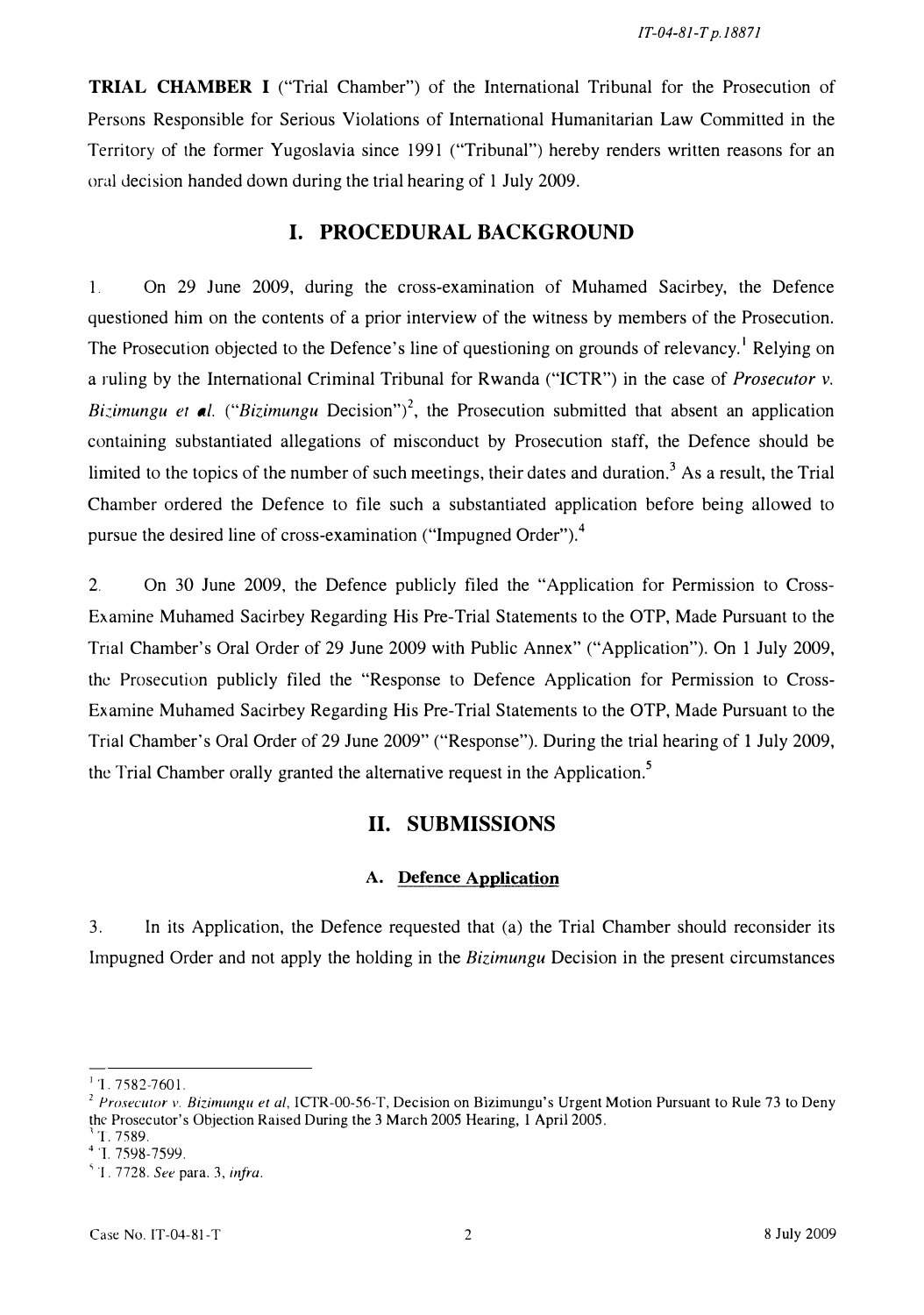("\1ain Request") and (b) in the alternative, that the Defence has shown good cause for pursuing the desired line of questioning with witness Sacirbey ("Alternative Request").<sup>6</sup>

4. In support of its Main Request, the Defence argued that the Bizimungu Decision was inapplicable to the present matter as, among other things, that case involved undisclosed interview records where privilege was asserted.<sup>7</sup> The Defence further submitted that Bizimungu did not involve pre-trial witness interviews as is the case in the present matter.

5. More generally, the Defence asserted that pre-trial witness statements must be disclosed under Rule  $66(A)(ii)$  and are *always* a proper subject for cross-examination under the Tribunal's Rules of Procedure and Evidence ("Rules"), $\frac{8}{3}$  and that it is not required to justify the basis for questions asked in cross-examination other than that they are relevant.<sup>9</sup>

6. Finally, the Defence invoked Momcilo Perisic's right to cross-examination under Article 21 of the Statute of the Tribunal, as governed by Rule 90(H) of the Rules, which would entitle the Defence to inquire about the manner in which a pre-trial witness interview is conducted.<sup>10</sup> In this context, reference was made to a ruling by another Trial Chamber, which held that "[t]he Rules of the Tribunal do not limit the matters that may be raised during cross-examination which is directed solely at the credibility of the witness." $\frac{11}{11}$ 

7. In support of its Alternative Request, the Defence asserted it should be permitted to crossexamine the witness regarding his pre-trial witness interviews because this line of inquiry was pursued in good faith and sufficient substantiation in justification thereof had been made.<sup>12</sup> In this regard, the Defence submitted an Annex with its Application ("Annex A"), which transcribed a portion of the conversation between Muhamed Sacirbey and (then) Prosecutor Geoffrey Nice during one of Sacirbey's pre-trial interviews.

### B. Prosecution Response

8. In its Response, the Prosecution opposed both Requests contained in the Defence Application. The Prosecution argued that in the Impugned Order, the Trial Chamber correctly applied the *Bizimungu* Decision to the situation at hand and that no prejudice to the rights of the Accused results from it. Specifically, the Prosecution asserted that the Bizimungu Decision applies

 $<sup>6</sup>$  Application, paras 36-37.</sup>

<sup>.</sup> Application, paras 7, 19-24.

 $x^*$  Application, para. 22, emphasis in the original.

 $9$  Application, para. 26.

 $10$  Application, paras 8, 14, 29-30.

<sup>&</sup>lt;sup>11</sup> Application, para. 29, referring to Prosecutor v. Krajišnik, Case No. IT-00-39-T, Decision on Cross-Examination of Milorad Davidovic, 15 December 2005, para. 9.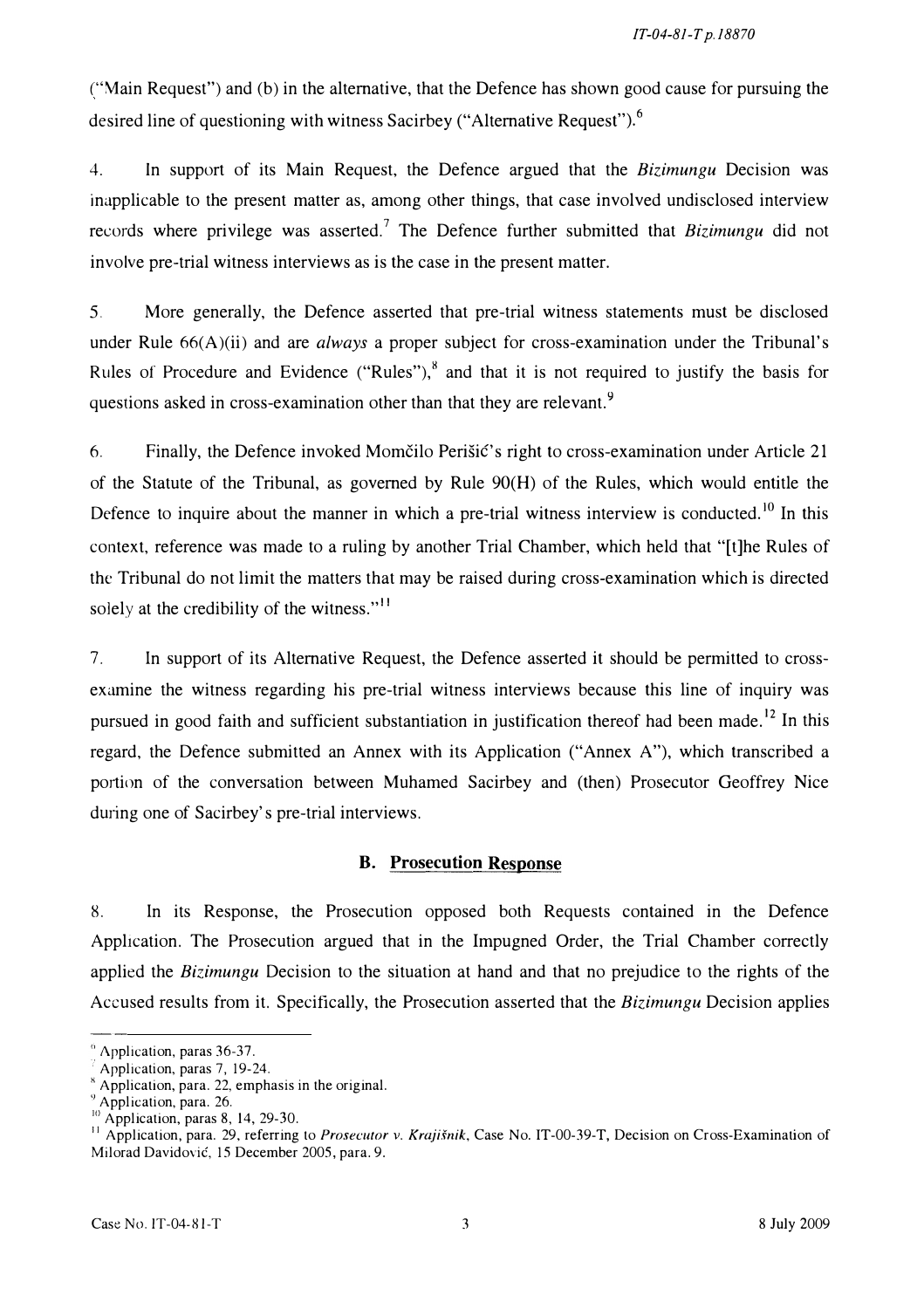irrespective of whether the records in question were disclosed.<sup>13</sup> The Prosecution also submitted that whether the Defence made any suggestion of prosecutorial misconduct in good faith is irrelevant. <sup>14</sup>

9. As regards prejudice to the rights of the Accused, the Prosecution averred that the Impugned Order does not foreclose the Defence pursuing its desired line of cross-examination; it only requires that the Defence file a substantiated allegation of prosecutorial misconduct beforehand.<sup>15</sup> According to the Prosecution, such allegations were not thoroughly substantiated<sup>16</sup> and the excerpt of the interview submitted by the Defence was put forward without consideration of the proper context. 17

# III. APPLICABLE LAW

10 The Trial Chamber recalls that "a Chamber has inherent discretionary power to reconsider a previous interlocutory decision in exceptional cases if a clear error in reasoning has been demonstrated or if it is necessary to do so to prevent injustice."<sup>18</sup>

11 Rule 66 of the Rules provides, in relevant part, that:

- $(A)$  Subject to the provisions of Rules 53 and 69, the prosecutor shall make available to the defence in a language the accused understands,
	- $(i)$   $[\ldots]$
	- (ii) within the time-limit prescribed by the pre-trial Judge appointed pursuant to Rule  $65$  ter, copies of the statements of all witnesses whom the prosecutor intends to call to testify at trial, and copies of all transcripts and written statements taken in accordance with Rule 92 bis, Rule 92 ter, and Rule 92 quater; copies of the statements of additional prosecution witnesses shall be made available to the defence when a decision is made to call those witnesses.
- 12 Rule 90 of the Rules provides, in relevant part, that:
- (H) Cross-examination shall be limited to the subject-matter of the evidence-in-chief and matters affecting the credibility of the witness and, where the witness is able to give evidence relevant to the case for the cross-examining party, to the subject-matter of that case.

<sup>&</sup>lt;sup>12</sup> Application, paras 28, 34.

<sup>&</sup>lt;sup>13</sup> Response, para. 6.

<sup>&</sup>lt;sup>14</sup> Response, para. 7.

<sup>&</sup>lt;sup>15</sup> Response, para. 10.

<sup>&</sup>lt;sup>16</sup> Response, para. 13.

<sup>&</sup>lt;sup>17</sup> Response, paras 16-21. The Prosecution included two annexes ("Prosecution Annex A" and "Prosecution Annex B"), and asserted that in light of these materials, the absence of improper conduct on the part of (then) Prosecutor Geoffrey Nice was evident.

<sup>&</sup>lt;sup>1</sup> Prosecutor v. Edouard Karamera et al., Case No. ICTR-98-44-AR73(c), Decision on Motions for Reconsideration, 1 December 2006, para. 6; Prosecutor v. Zdravko Mucić et al., Case No. IT-96-21-A bis, Appeals Judgement on Sentence, 8 April 2003, para. 49.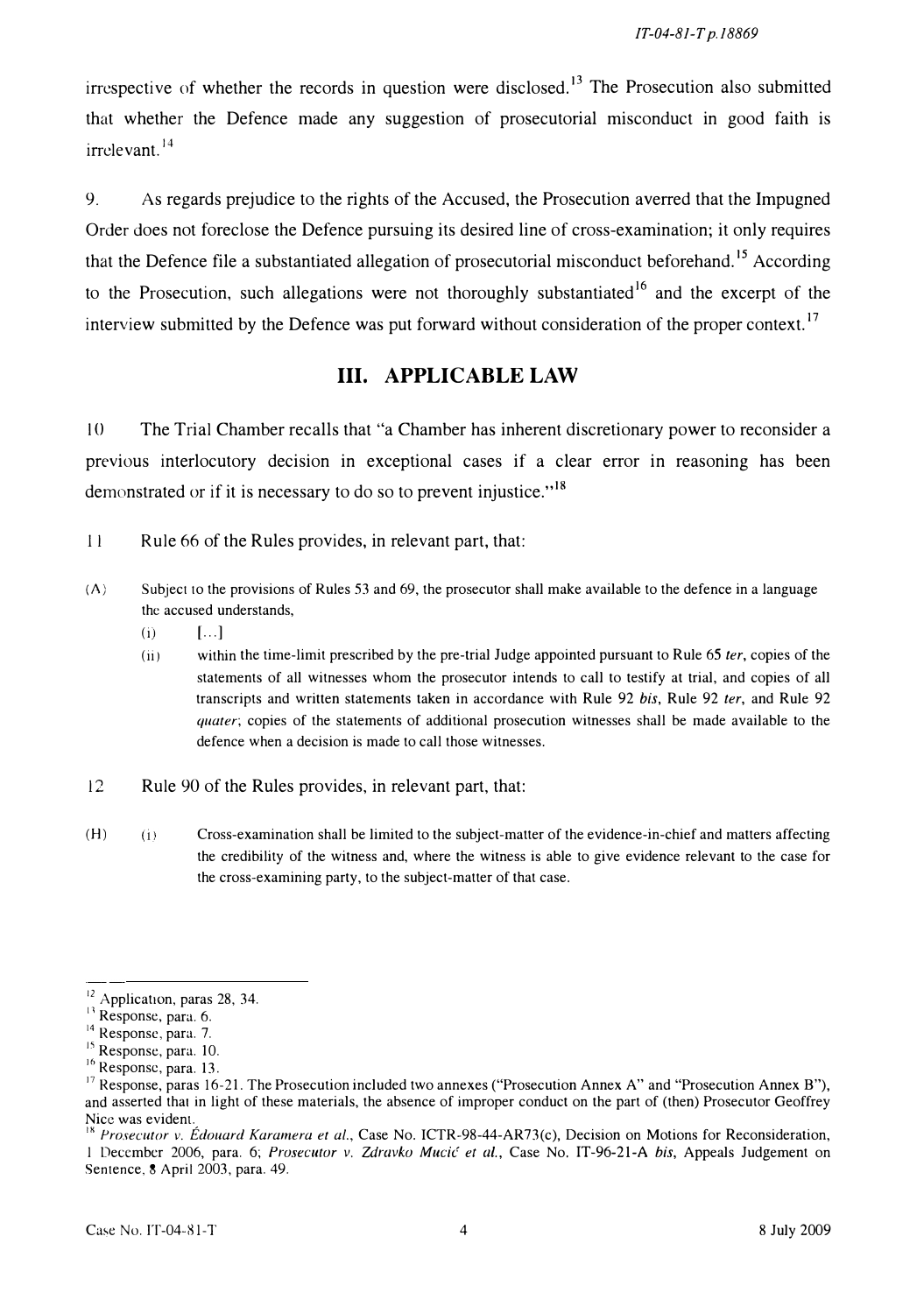IT-04-81-T p.18868

# IV. DISCUSSION

### A. Main Reguest

13 In respect of its Main Request, the Defence had to demonstrate the existence of a clear error in reasoning in the Impugned Order, or that reconsideration was necessary to prevent injustice.

14 As a preliminary point, the Trial Chamber noted that the Defence was correct in asserting that the objection by the Prosecution in Bizimungu was made on the basis that the information sought by the Defence was privileged, $19$  which is not the case in the instant proceedings. However, the Trial Chamber noted that the Bizimungu Decision ultimately rejected the assertion of privilege.<sup>20</sup> Consequently, the Trial Chamber did not consider the matter of privilege a basis upon which the Bizimungu Decision is distinguishable from the present matter.

15 The Trial Chamber also noted that there is a difference between the present matter and the circumstances of the Bizimungu Decision because the facts in Bizimungu involved interviews with a witness and the Prosecution that were never disclosed to the Defence, whereas in this case audiorecordings of the interviews were disclosed to the Defence.<sup>21</sup> However, the Trial Chamber did not consider that this distinction rendered the principle in the Bizimungu Decision inapplicable to the present case.<sup>22</sup> The Trial Chamber did not find that the Defence's arguments in this regard demonstrated a clear error of reasoning in the Trial Chamber's Impugned Order.

16 Finally, the Trial Chamber was fully mindful of the Accused's right to examme the witnesses testifying against him under Article 21 of the Statute, as well as that evidence tendered under Rule  $66(A)(ii)$  of the Rules and matters of witness credibility, including the manner in which a pre-trial interview was conducted and whether a witness was exposed to improper influence, are squarely within the bounds of cross-examination under Rule  $90(H)(i)$  of the Rules. However, recalling the Bizimungu Decision, the Trial Chamber also noted that a presumption exists that counsel perform their duties in accordance with ethical principles that govern the legal profession.<sup>23</sup> The Bimizungu Chamber balanced these principles by deciding that a party must make a suhstantiated allegation of misconduct on the part of counsel before they will be permitted to ask questions about the conduct of counsel during pre-trial meetings. While this Trial Chamber is not bound by the findings of other Trial Chambers, it took into account the Bizimungu Decision for its

 $19$  Application, para. 7. See also Bizimungu Decision, para. 2.

<sup>&</sup>lt;sup>20</sup> Bizimungu Decision, para. 31.

<sup>&</sup>lt;sup>21</sup> Application, para. 20.

 $12$  The Trial Chamber still considered that, in light of the presumption of proper conduct of counsel, it is appropriate to require a substantiated allegation of misconduct before allowing cross-examination regarding the manner in which a pre-trial witness interview was conducted: see para. 16, infra. See also Response, para. 6.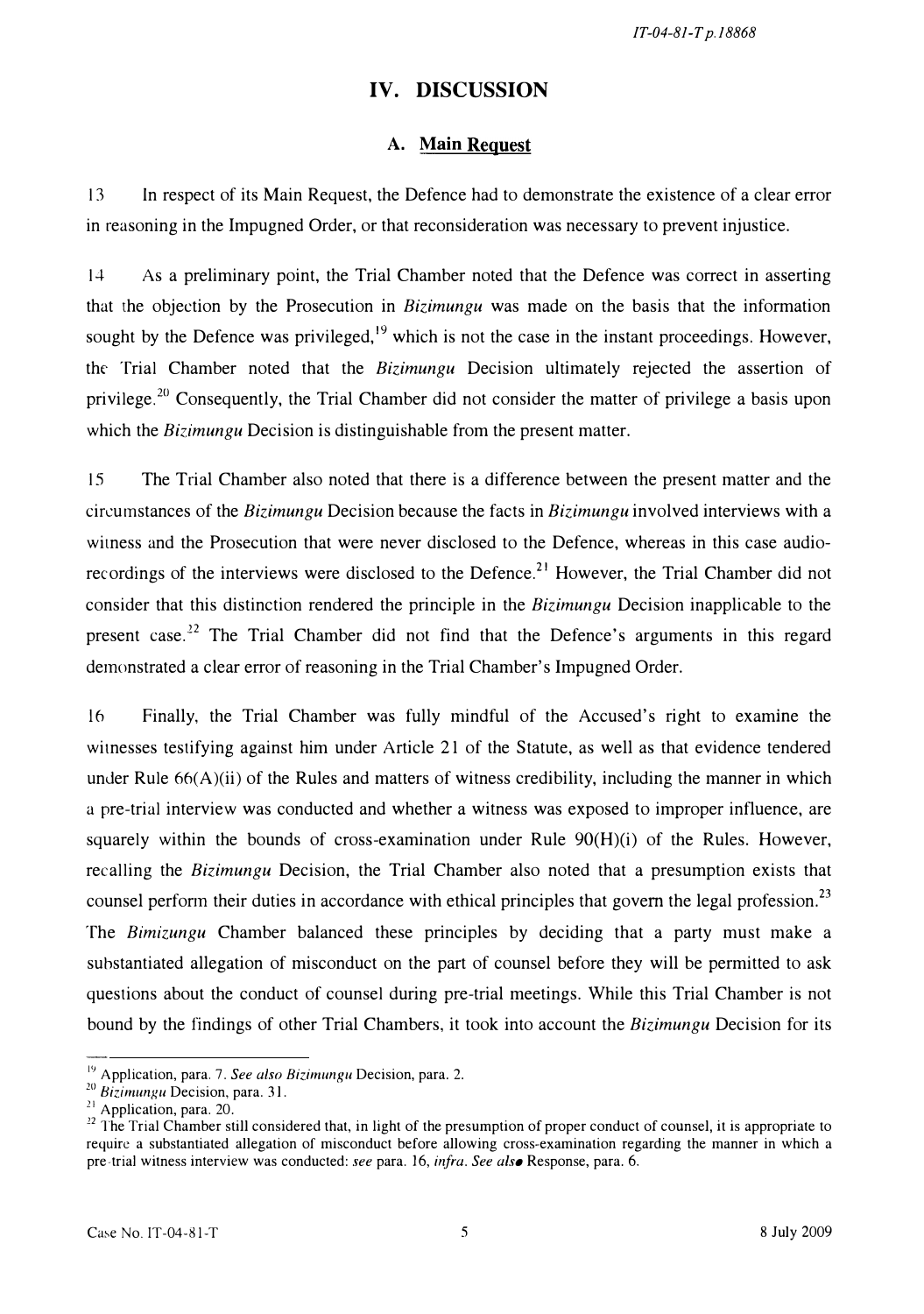persuasive value on a point of principle. Reconsideration of the Impugned Order to prevent injustice was therefore not warranted.

17 In conclusion, the Trial Chamber found that the Defence had not demonstrated a clear error of reasoning in the Impugned Order, or that it was necessary to reconsider the Impugned Order to prevent an injustice. The Main Request of the Defence was therefore denied.

### B. Alternative Request

18 Alternatively, the Defence sought permission to cross-examine the witness regarding the manner in which the pre-witness interview was conducted on the basis of the substantiated allegation of misconduct. In the absence of guidance in the jurisprudence regarding the threshold required for such substantiation, the Trial Chamber found that the Defence merely had to demonstrate the existence of circumstances upon which a reasonable and informed observer may conclude that the witness was exposed to improper influence. In light of the prominence held by the right of the accused to test the evidence against him, the Trial Chamber was of the opinion that the scope of cross-examination should not be limited lightly.

19 The Trial Chamber carefully examined the transcripts proffered by both the Defence and the Prosecution.<sup>24</sup> and found that there is evidence from which a reasonable and informed observer may inter improper influence on the part of Prosecution counsel.<sup>25</sup> The Trial Chamber would emphasise that this should by no means be understood as a determination that there in fact was such misconduct. However, the transcripts are of a nature warranting further enquiry by the Defence.

20 For these reasons, the Trial Chamber considered that the Defence had sufficiently substantiated its allegations to justify allowing cross-examination of witness Sacirbey about conversations with the Prosecution during pre-trial witness interviews, and granted the Alternative Request.

 $^{23}$  Bizimungu Decision, para. 35.

<sup>&</sup>lt;sup>24</sup> See Application, paras 32-35 and Annex A; Response, paras 13-21 and Annexes A and B.

<sup>&</sup>lt;sup>25</sup> Examples of such evidence include the prosecution's assertion that it create the structure of the witness statement, as well as that the prosecution would decide what the contents of the statement would be and what "sections" of information provided by the witness would be included in a witness statement: Annex A, p. 1. These statements by the Prosecution could give rise to a concern that the contents of a witness statement were improperly influenced by instructions issued by the Prosecution. Additionally, the Trial Chamber considers some of the language used by the prosecution within Annex A questionable, including the assertion the witness' statement should "seduce the judges" into accepting the witness' evidence: Annex A, p. l.